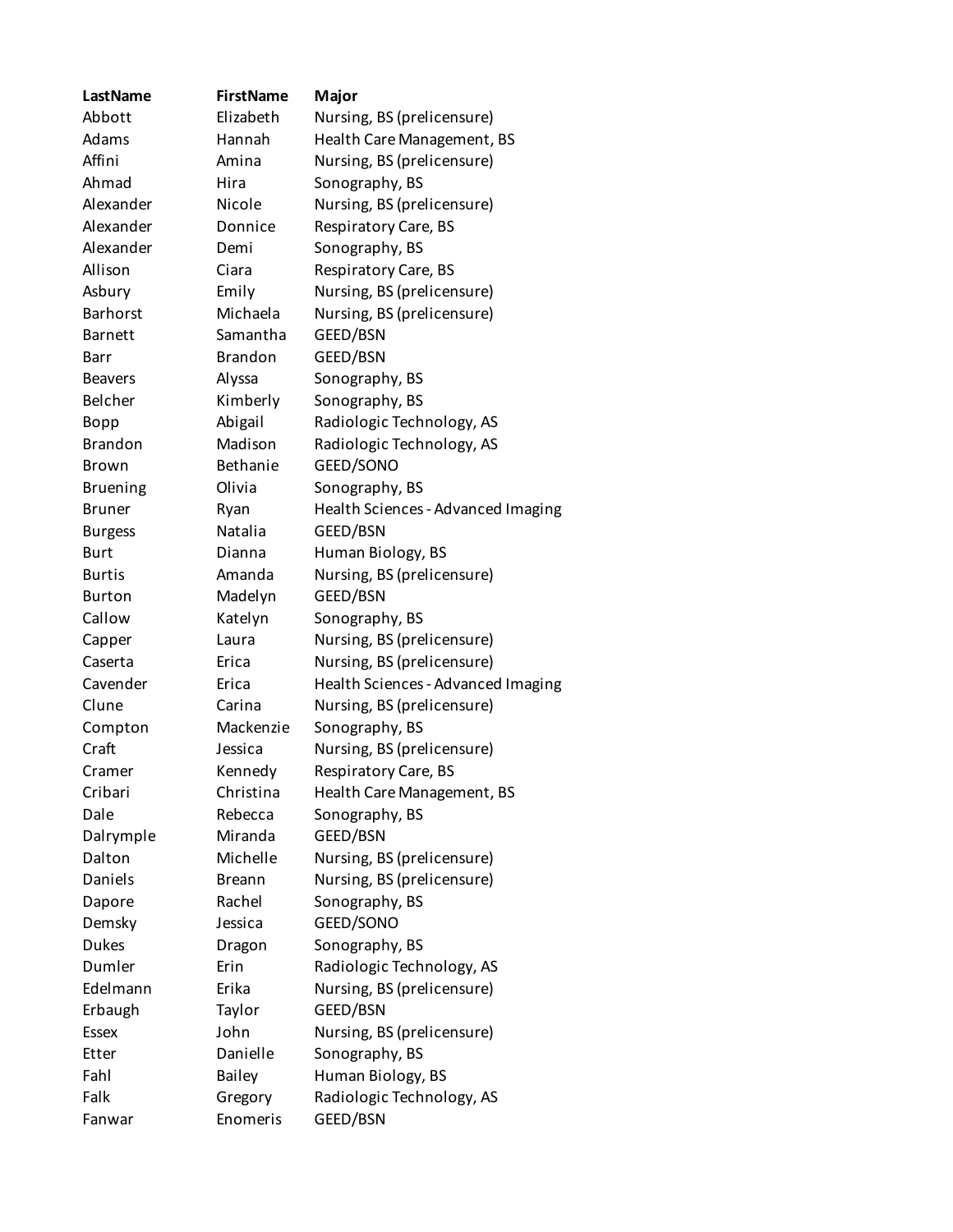Faruki Victoria Respiratory Care, BS Flores-Ortiz Winelia Respiratory Care, BS Foster **Amanda** Respiratory Care, BS Fuhrman Gretchen Human Biology, BS Garber Kathren Health Care Management, BS Gill Kaitlyn Nursing, BS (prelicensure) Gilroy **Alexis** Sonography, BS Gravenkemper Jessica Radiologic Technology, AS Gray Lindsey Sonography, BS Grimsley Marissa Nursing, BS (prelicensure) Hablutzel Angelica Nursing, BS (prelicensure) Hanlon Mia Radiologic Technology, AS Harney Naomi Sonography, BS Hartzell Shelby Health Sciences - Management Hawley Morgan Nursing, BS (prelicensure) Hejl Jennifer Nursing, BS (prelicensure) Hemmelgarn Joshua Nursing, BS (prelicensure) Henn Gabriella Nursing, BS (prelicensure) Hensley Cassandra Sonography, BS Herchenbach Taylor Sonography, BS Hicks Olivia Nursing, BS (prelicensure) Huffman Elsa Nursing, BS (prelicensure) Hulin Macy GEED/BSN Inesta Nicole Radiologic Technology, AS Iwanski Alyssa Sonography, BS Jackson Matison GEED/BSN Jemison Ashlyn Nursing, BS (prelicensure) Ji Woo Rim Human Biology, BS Johnson Andrew Nursing, BS (prelicensure) Johnson Emma Sonography, BS Jones **Allison** Respiratory Care, BS Junsay Kimberly Human Biology, BS Kaufman Joni Radiologic Technology, AS Kessie Rachel Nursing, BS (prelicensure) Kim Deborah Human Biology, BS Knospe Casie Nursing, BS (prelicensure) Krofa Dorcas Nursing, BS (prelicensure) Larracuente Adrianna Health Care Management, BS Lavy Brittany Nursing, BS (prelicensure) Leitch Jaclyn Nursing, BS (prelicensure) Lutz Devin Sonography, BS Marshall Brittany Sonography, BS Martell Alexis Sonography, BS Mattan Haylea GEED/SONO McCaskey John Human Biology, BS McIntosh David Radiologic Technology, AS Meadows Ashley Radiologic Technology, AS Meyer Madison Nursing, BS (prelicensure)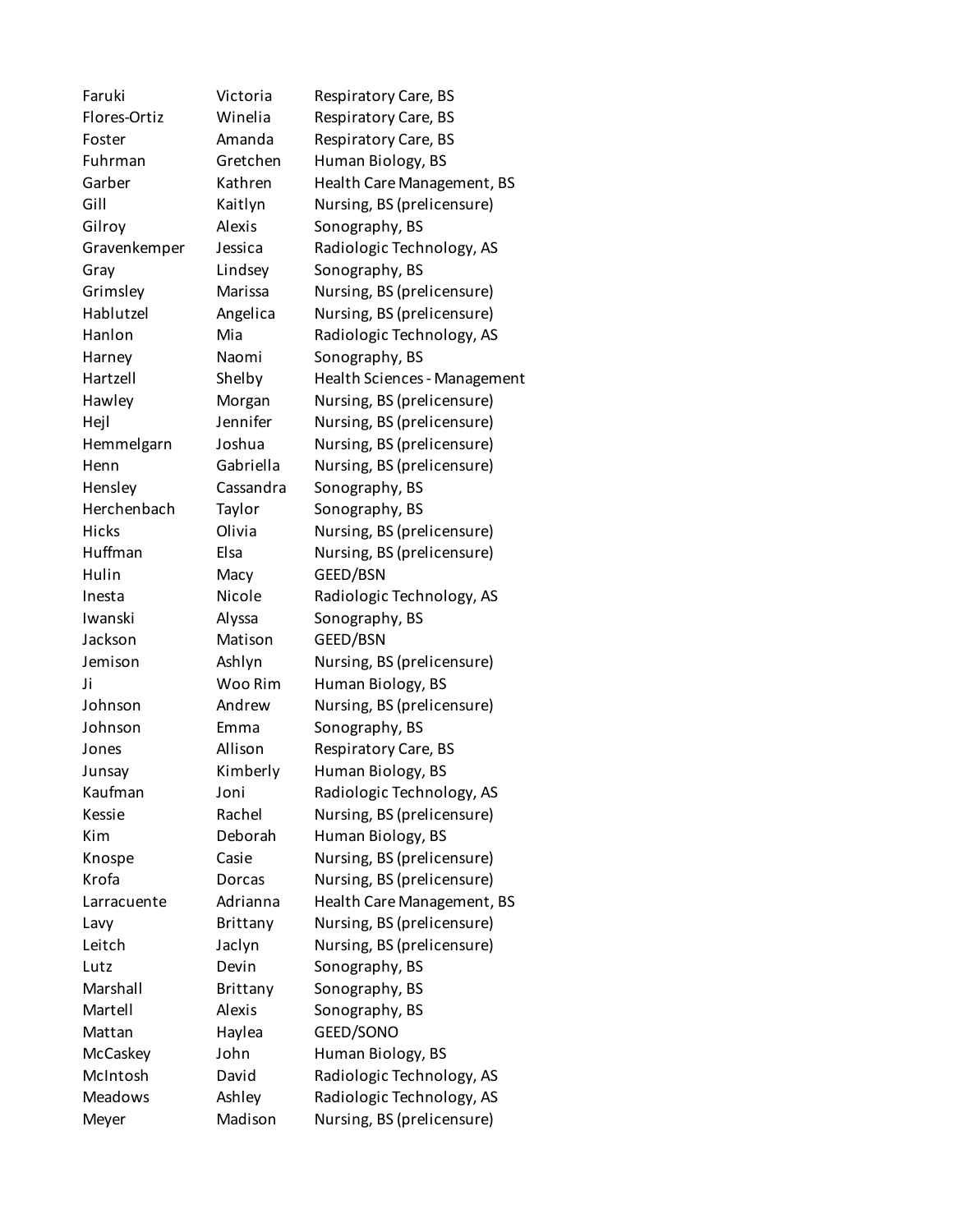Miller Carlee Sonography, BS Mills Kimberly Respiratory Care, BS Muhammad Taheera Respiratory Care, BS Muhlenkamp Michelle Sonography, BS Mukeshimana Louise Nursing, BS (prelicensure) Newsom Karissa Human Biology, BS Osburn Emily Nursing, BS (prelicensure) Park **Emily** Human Biology, BS Pauley Emma Radiologic Technology, AS Peck Hannah GEED/BSN Peebles Taylor Nursing, BS (prelicensure) Pennington Andrew Respiratory Care, BS Perez Adelina GEED/BSN Pineda Valeria Nursing, BS (prelicensure) Pinkerton Amanda Radiologic Technology, AS Pipp Sydney Radiologic Technology, AS Price **Kayla** GEED/BSN Purdom Alexis Health Sciences - Management Purkey Madison Respiratory Care, BS Quick Steven Health Care Management, BS Quinter Julie Health Sciences - Advanced Imaging Rasper Kayleigh Health Sciences - Education Reiman Heather Nursing, BS (prelicensure) Rifner Ryan GEED/BSN Rita Adam Radiologic Technology, AS Roberts Mikaila Health Care Management, BS Roberts **Nadine** Nursing, BS (prelicensure) Robinson Olivia Sonography, BS Rohrer Madelyn Nursing, BS (prelicensure) Rohrig Shiloh Sonography, BS Ross Taylor Health Care Management, BS Rusk Megan Nursing, BS (prelicensure) Sanders Alaina Radiologic Technology, AS Scheper Taylor Nursing, BS (prelicensure) Schmitz Alexis Nursing, BS (prelicensure) Schoenherr Ashley Human Biology, BS Seale **Lindsey** Radiologic Technology, AS Seaman **Olivia** Radiologic Technology, AS Sena Chloe GEED/SONO Sexton Mitchell Human Biology, BS Shortt Glen Respiratory Care, BS Shumate Robyn Sonography, BS Sibcy Alexa Nursing, BS (prelicensure) Singh Kaitlyn Sonography, BS Sizemore Brianna GEED/SONO Smith April Health Care Management, BS Smith Zoe Nursing, BS (prelicensure) Stein Shayna Sonography, BS